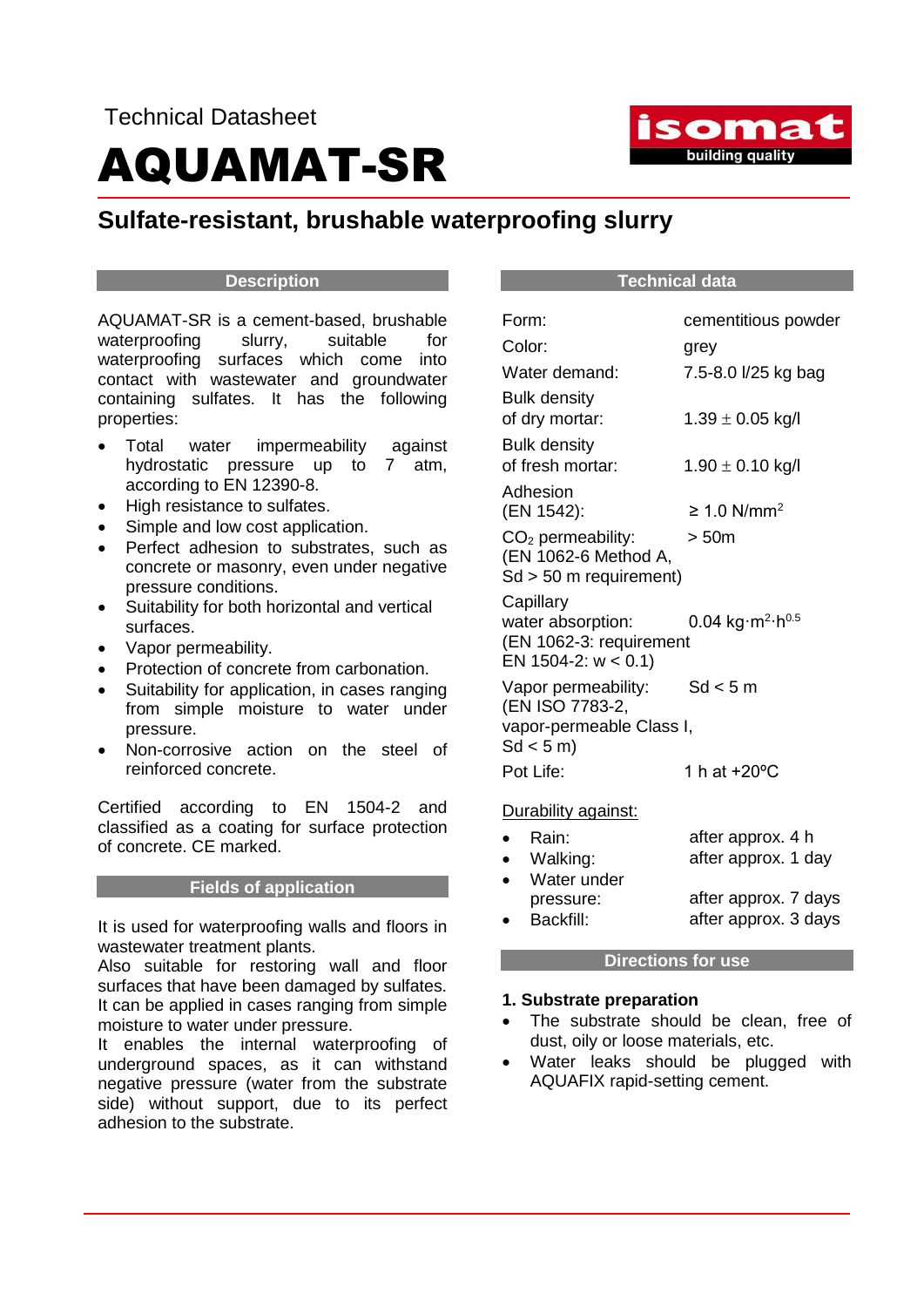

## AQUAMAT-SR

- Any cavities in concrete should be filled and smoothed out, using DUROCRET, RAPICRET or a cement mortar improved with ADIPLAST, after all loose aggregate has been removed and the surface has been well dampened.
- Starter bars and wooden molds should be cut to a depth of about 3 cm into the concrete and the holes should be filled, as described above.
- Existing construction joints are opened lengthwise in a V shape to a depth of about 3 cm and are filled as above.
- Corners, like the wall-floor junctions, should be filled and rounded with DUROCRET or a cement mortar improved with ADIPLAST (fillets having a triangular cross-sectional area with sides of 5-6 cm).
- In case of masonry walls, joints should first be carefully filled; otherwise, it is recommended to apply a cement mortar layer, previously improved with ADIPLAST.
- In case of internal basement waterproofing in old buildings, any existing plaster layer should be removed to a height of up to 50 cm above water level, before proceeding as above.
- Wherever forming flat surfaces is required (smoothing etc.), the use of DUROCRET, RAPICRET or a mortar improved with ADIPLAST is recommended.

#### **2. Application**

AQUAMAT-SR is gradually added to water under continuous stirring, until a uniform, viscous mixture is formed, suitable for brush application. The entire surface of the substrate should be well dampened, but without ponding water. The material is applied in 2 or more layers, depending on the water load.

Layers thicker than 1 mm should be avoided, because the material may crack. Each new coating is brush-applied, after the previous one has dried. The freshly coated surface should be protected from high temperatures, rain and frost.

#### **Elastification**

In case of substrates subject to vibration or intense contraction-expansion effects, such as gypsum boards, chipboards, underfloor heating systems, terraces, balconies, swimming pools, etc., it is necessary to add 5-10 kg of ADIFLEX-B to 25 kg of AQUAMAT-SR, plus a quantity of water that depends on the desired workability, to improve its flexibility.

#### **Consumption**

Depending on the water load, minimum consumption and relative thickness should be as follows:

| Water load                | Minimum<br>consumption           | Minimum<br>thickness        |
|---------------------------|----------------------------------|-----------------------------|
| Moisture                  | 2.0 $kg/m2$                      | Approx.<br>$1.5 \text{ mm}$ |
| Water without<br>pressure | 3.0 $kg/m2$                      | Approx.<br>$2.0$ mm         |
| Water under<br>pressure   | $3.5 - 4.0$<br>kg/m <sup>2</sup> | Approx.<br>$2.5 \text{ mm}$ |

**Packaging**

25 kg bags.

#### **Shelf life – Storage**

12 months from production date if stored in its original, unopened packaging in a frost-free and dry place.

#### **Remarks**

 In case of water under pressure, care should be taken so that pumping, which keeps the water level low, does not stop before AQUAMAT-SR has sufficiently hardened. About 7 days are needed.